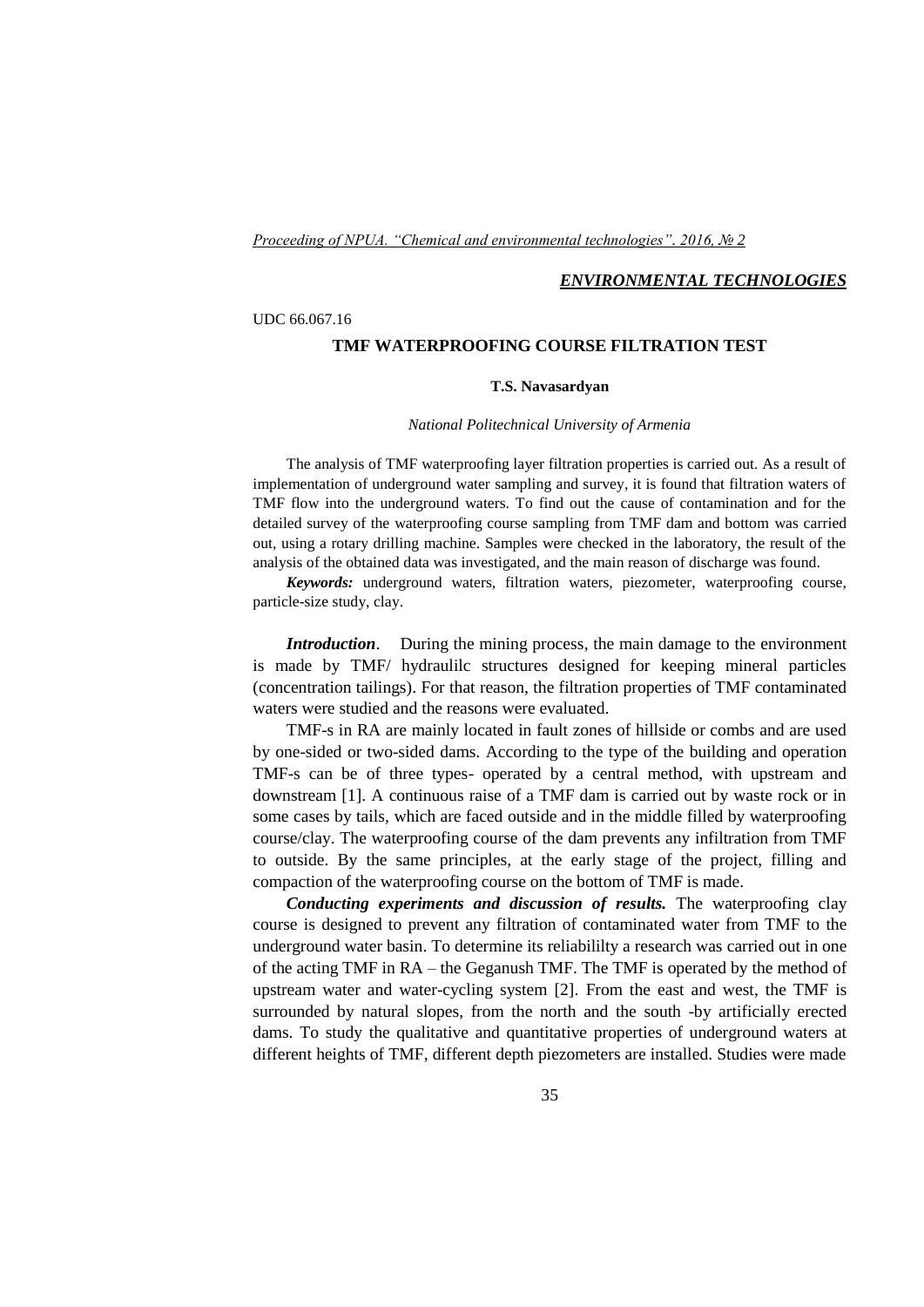for 4 (four) piezometers, two for each dam [3]. As a result of the study, the sampling of the piezometer water and a lake, that potentially wasn`t affected by the TMF and is located in the back part of it, was done. In practice, the lake is fed from the same surface water stream as the piezometers. Sampling from piezometers was made by the SOLINST 425 sampling device

#### *Table 1*

|                |                              | NP <sub>1</sub> | NP <sub>2</sub> | NP <sub>3</sub> | NP <sub>4</sub> |         |  |  |
|----------------|------------------------------|-----------------|-----------------|-----------------|-----------------|---------|--|--|
| N              | Determined                   | Borehole h=30   | Borehole h=30   | Borehole $h=10$ | Borehole $h=10$ | $N_{L}$ |  |  |
|                | component                    | m,              | m,              | m,              | m,              | mg/ml   |  |  |
|                |                              | mg/ml           | mg/ml           | mg/ml           | mg/ml           |         |  |  |
| $\mathbf{1}$   | $NH4+$                       | 4,9             | 2.9             | 13,7            | 0.30            | 0.20    |  |  |
| $\overline{2}$ | $Na+$                        | 73,03           | 82,40           | 113,39          | 58,55           | 8,9     |  |  |
| 3              | $K^+$                        | 36,03           | 21,03           | 16,23           | 0.67            | 0.95    |  |  |
| 4              | $Ca2+$                       | 500,9           | 553,44          | 396,43          | 392,50          | 33,09   |  |  |
| 5              | $Mg^{2+}$                    | 340,15          | 251,62          | 25,92           | 71,22           | 9.24    |  |  |
| 6              | CI <sub>1</sub>              | 11,01           | 12,01           | 16,8            | 13,38           | 1,75    |  |  |
| $\overline{7}$ | SO <sub>4</sub> <sup>2</sup> | 2611,84         | 2406,15         | 1250,66         | 1104.01         | 16,16   |  |  |
| 8              | HCO <sub>3</sub>             | 271,20          | 170,50          | 121,7           | 274.2           | 152,20  |  |  |
| 9              | NO <sub>3</sub>              | Not determined  | Not             | Not             | 0,20            | 0.9     |  |  |
|                |                              |                 | determined      | determined      |                 |         |  |  |
| 10             | Total                        | 3895,16         | 3517,15         | 1966,93         | 1927,43         | 221,79  |  |  |
|                | mineralization               |                 |                 |                 |                 |         |  |  |
| 11             | pН                           | 6.65            | 6,56            | 6.95            | 6,61            | 8.36    |  |  |
|                |                              |                 |                 |                 |                 |         |  |  |

*Results of sampling and chemical analysis of underground waters*

After studying the data in table 1, it becomes apparent that the impact of the TMF on the underground waters is quite significant and dangerous.We can also notice that the chemical structure of the samples is quite different for the samples of the same area, not influenced by the TMF. Studying the discharge way, it is clear that the main reason for the underground water chemical structure change is the TMF filtration water flow, which, in practice, is treated, but dangerous for penetration into the surface or underground environment. Studying the TMF structure, it is clear that the main ways for discharge are bottom and artificially built dams. But it is also necessary to study, as the TMF's and the dam's construction is carried out at the same time as a waterproofing course filling. Before the construction of TMF, waterproofing clay is filled and compacted on the bottom of TMF, and for the dam –the waterproofing course is filled in the middle of the dam. After finding the filtration water flow into the underground water basin, we can suppose that in this case, the waterproofing course/clay doesn`t fulfil its role, which leads to an underground water pollution. For a more detailed study, and to find the causes of this, sampling of the TMF bottom and dam recultivating clay layer was made. Also, clay sampling of the area, from where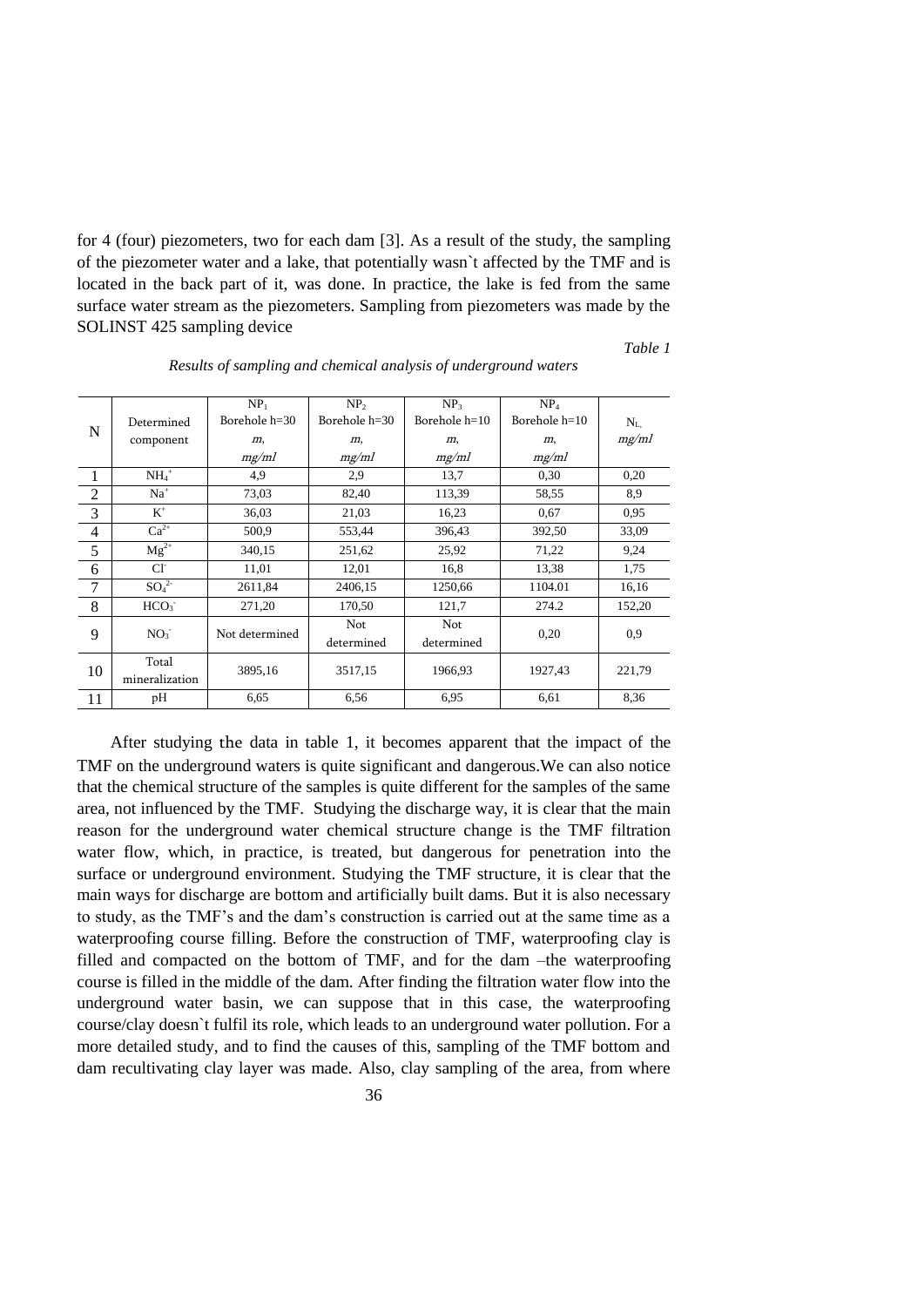clay as a waterproofing course was taken for the TMF construction, was made. It was possible to take clay sampling from the TMF bottom by the hydraulic rotary drilling method, by drilling about 25 *m* [4]. The obtained results were sent to a statutory licensed laboratory in RA for laboratory analysis. During the laboratory studies, particle-size and pipette analysis of samples were made and particle-size composition of samples was found, and based on that, the soil type was determined [5].

As a result of the particle-size study, the number of particles of up to 0.5 *mm* in diameter was found (according to classifications), and as a result of the pipette study, the percentage and weight of particles of less than 0.5 in diameter in the sample were found (table 2).

The obtained results were compared to the GOST 25100-2011 soil standards, and the class of the sample soil was found.

| sampica son parnene sixea ana pipene sina j'i esinis                      |                         |                     |                                                                                                                                                                                                                                                                                                                                                                                              |                      |                             |                                                                                                  |                          |                            |             |                                         |                                                           |                                      |                 |          |         |          |           |                                    |          |          |          |          |         |  |
|---------------------------------------------------------------------------|-------------------------|---------------------|----------------------------------------------------------------------------------------------------------------------------------------------------------------------------------------------------------------------------------------------------------------------------------------------------------------------------------------------------------------------------------------------|----------------------|-----------------------------|--------------------------------------------------------------------------------------------------|--------------------------|----------------------------|-------------|-----------------------------------------|-----------------------------------------------------------|--------------------------------------|-----------------|----------|---------|----------|-----------|------------------------------------|----------|----------|----------|----------|---------|--|
| CJSC «Institute of Mining and Metallurgy»<br>SOIL PHYSICAL PROPERTY TABLE |                         |                     |                                                                                                                                                                                                                                                                                                                                                                                              |                      |                             |                                                                                                  |                          |                            |             |                                         |                                                           |                                      |                 |          |         |          |           |                                    |          |          |          |          |         |  |
| Object<br>TMF main clay                                                   |                         |                     |                                                                                                                                                                                                                                                                                                                                                                                              |                      |                             |                                                                                                  |                          |                            |             |                                         |                                                           |                                      |                 |          |         |          |           |                                    |          |          |          |          |         |  |
| NgNg                                                                      |                         | å<br>Working name   | Sampling, depth, if                                                                                                                                                                                                                                                                                                                                                                          | Sample composition   |                             | GRANULOMETRIC COMPOSITION (particle composition), %<br><b>GRAIN-SIZE BULK COMPOSITION, %</b>     |                          |                            |             |                                         |                                                           |                                      |                 |          |         |          |           |                                    |          |          |          |          |         |  |
|                                                                           |                         |                     |                                                                                                                                                                                                                                                                                                                                                                                              |                      | Noddle and gravel           |                                                                                                  |                          |                            |             | Sand<br>Clay<br>Grit and gravel<br>Dust |                                                           |                                      |                 |          |         |          |           |                                    |          |          |          |          |         |  |
|                                                                           | sample Nº<br>Laboratory |                     |                                                                                                                                                                                                                                                                                                                                                                                              |                      |                             | Grit and riprap<br>stone<br>Noddle and<br>gravel<br>Sand<br>Dust<br>Clay<br>Particle size, d, mm |                          |                            |             |                                         |                                                           |                                      |                 |          |         |          |           |                                    |          |          |          |          |         |  |
|                                                                           |                         |                     |                                                                                                                                                                                                                                                                                                                                                                                              |                      |                             |                                                                                                  | 40÷20                    |                            |             | 5:2                                     | 2:1                                                       | 1:0.5                                | $0.5\div$       | $0.25 +$ | $0.1 +$ | $0.05 +$ | $0.01 -$  |                                    |          |          |          | $0.05 +$ |         |  |
|                                                                           |                         |                     |                                                                                                                                                                                                                                                                                                                                                                                              |                      | >80                         | 80:40                                                                                            |                          | 20:10                      | 10:5        |                                         |                                                           |                                      | 0.25            | 0.1      | 0.05    | 0.01     | 0.005     | < 0.05                             | 200+10mm | $10+2mm$ | 2+0.05mm | 0.005mm  | 0.005mm |  |
| $\mathbf{1}$                                                              | $\overline{2}$          | $\overline{3}$      | $\overline{4}$                                                                                                                                                                                                                                                                                                                                                                               | -5                   | 6 <sup>1</sup>              | $\overline{7}$                                                                                   | 8                        | 9                          | 10          | 11                                      | 12                                                        | 13                                   | 14              | 15       | 16      | 17       | 18        | 19                                 | 20       | 21       | 22       | 23       | 24      |  |
| $\mathbf{1}$                                                              | 1                       | ×,                  | From<br>floor of<br>the TMF<br>(12m)                                                                                                                                                                                                                                                                                                                                                         | No 1                 | ×,                          | à.                                                                                               | ٠                        | ×,                         | ٠           | ×,                                      | 0.02                                                      | 1.58                                 | 1.84            | 31.59    | 42.01   | 1.64     | 3.28      | 18.04                              | ×,       | ×,       | 77.04    | 4.92     | 18.04   |  |
| $\overline{2}$                                                            | $\overline{2}$          | ÷                   | Native<br>clay                                                                                                                                                                                                                                                                                                                                                                               | No <sub>2</sub>      | ÷                           | ٠                                                                                                | ×,                       | ٠                          | ×           | 0.08                                    | 0.23                                                      | 2.23                                 | 1.04            | 3.8      | 0.03    | 30.87    | 14.62     | 47.1                               |          | 0.08     | 7.33     | 45.49    | 47.1    |  |
| 3                                                                         | $\overline{\mathbf{3}}$ | ä,                  | Surface<br>clay                                                                                                                                                                                                                                                                                                                                                                              | No <sub>3</sub>      | ł,                          | à.                                                                                               | ×,                       | ä,                         | ×,          | ×,                                      | 0.27                                                      | 7.65                                 | 27.17           | 29.77    | 2.91    | 4.6      | 3.07      | 24.56                              | ×,       | ä,       | 67.77    | 7.67     | 24.56   |  |
| NoNo                                                                      | Laboratory sample Nº    | moisture<br>Natural |                                                                                                                                                                                                                                                                                                                                                                                              |                      | PLASTICITY DESCRIPTION      |                                                                                                  |                          | DENSITY, g/sm <sup>3</sup> |             |                                         |                                                           |                                      |                 |          |         |          |           |                                    |          |          |          |          |         |  |
|                                                                           |                         |                     | $\frac{L}{L} \frac{1}{L} \frac{1}{L} \frac{1}{L} \frac{1}{L} \frac{1}{L} \frac{1}{L} \frac{1}{L} \frac{1}{L} \frac{1}{L} \frac{1}{L} \frac{1}{L} \frac{1}{L} \frac{1}{L} \frac{1}{L} \frac{1}{L} \frac{1}{L} \frac{1}{L} \frac{1}{L} \frac{1}{L} \frac{1}{L} \frac{1}{L} \frac{1}{L} \frac{1}{L} \frac{1}{L} \frac{1}{L} \frac{1}{L} \frac{1}{L} \frac{1}{L} \frac{1}{L} \frac{1}{L} \frac{$ | Rolling out<br>limit | Plasticity<br>and<br>number | $\begin{array}{c} \text{Equating}\\ \text{factor} \end{array}$                                   | Native                   | Soil<br>particle           | Dry<br>Soll | Openness %                              | Openness factor                                           | Full water<br>saturation<br>moisture | Moisture degree |          |         |          |           | Soil type based on GOST 25100-2011 |          |          |          |          |         |  |
|                                                                           |                         | W                   | W <sub>L</sub>                                                                                                                                                                                                                                                                                                                                                                               | Wp                   | Ip                          | I,                                                                                               | $\rho$                   | $\rho_{\rm s}$             | $\rho_d$    | n                                       | $\mathsf{e}% _{0}\left( t\right) \in\mathsf{e}_{\alpha }$ | $\mathsf{S}_t$<br>$W_{\text{sat}}$   |                 |          |         |          |           |                                    |          |          |          |          |         |  |
| $\mathbf{1}$                                                              | $\overline{2}$          | 25                  | 26                                                                                                                                                                                                                                                                                                                                                                                           | 27                   | 28                          | 29                                                                                               | 30 <sup>2</sup>          | 31                         | 32          | 33                                      | 34                                                        | 35                                   | 36              | 37       | 38      | 39       | 40        |                                    |          |          |          |          |         |  |
| $\mathbf{1}$                                                              | $\mathbf{1}$            | 18.11               | ÷.                                                                                                                                                                                                                                                                                                                                                                                           | $\epsilon$           | ÷.                          | ä,                                                                                               | $\overline{\phantom{a}}$ | $\epsilon$                 | ÷.          | ł,                                      | ×,                                                        | ł,                                   | ÷,              | ä,       | ÷,      | ä,       | Sand-clay |                                    |          |          |          |          |         |  |
| $\overline{2}$                                                            | $\sqrt{2}$              | 9.15                | ٠                                                                                                                                                                                                                                                                                                                                                                                            | ä,                   |                             |                                                                                                  | ×,                       | ä,                         | ×,          | ł,                                      |                                                           | ×,                                   |                 |          | ä,      | ä,       | Clay      |                                    |          |          |          |          |         |  |
| $\overline{\mathbf{3}}$                                                   | $\overline{\mathbf{3}}$ | 7.21                |                                                                                                                                                                                                                                                                                                                                                                                              |                      |                             |                                                                                                  |                          |                            |             | ł,                                      |                                                           |                                      |                 |          |         | ł,       | Sand-clay |                                    |          |          |          |          |         |  |
|                                                                           |                         |                     |                                                                                                                                                                                                                                                                                                                                                                                              |                      |                             |                                                                                                  |                          |                            |             |                                         |                                                           |                                      |                 |          |         |          |           |                                    |          |          |          |          |         |  |

*Sampled soil particle-sized and pipette study results* 

*Table 2*

After the detailed study of the results, it becomes clear that the clay mass used as a waterproofing course, after a long stay under the TMF mass, underwent a physical structure change.

The plausible reason can be a geochemical migration, as a result of which minerals in the TMF mass penetrate through migration into the waterproofing clay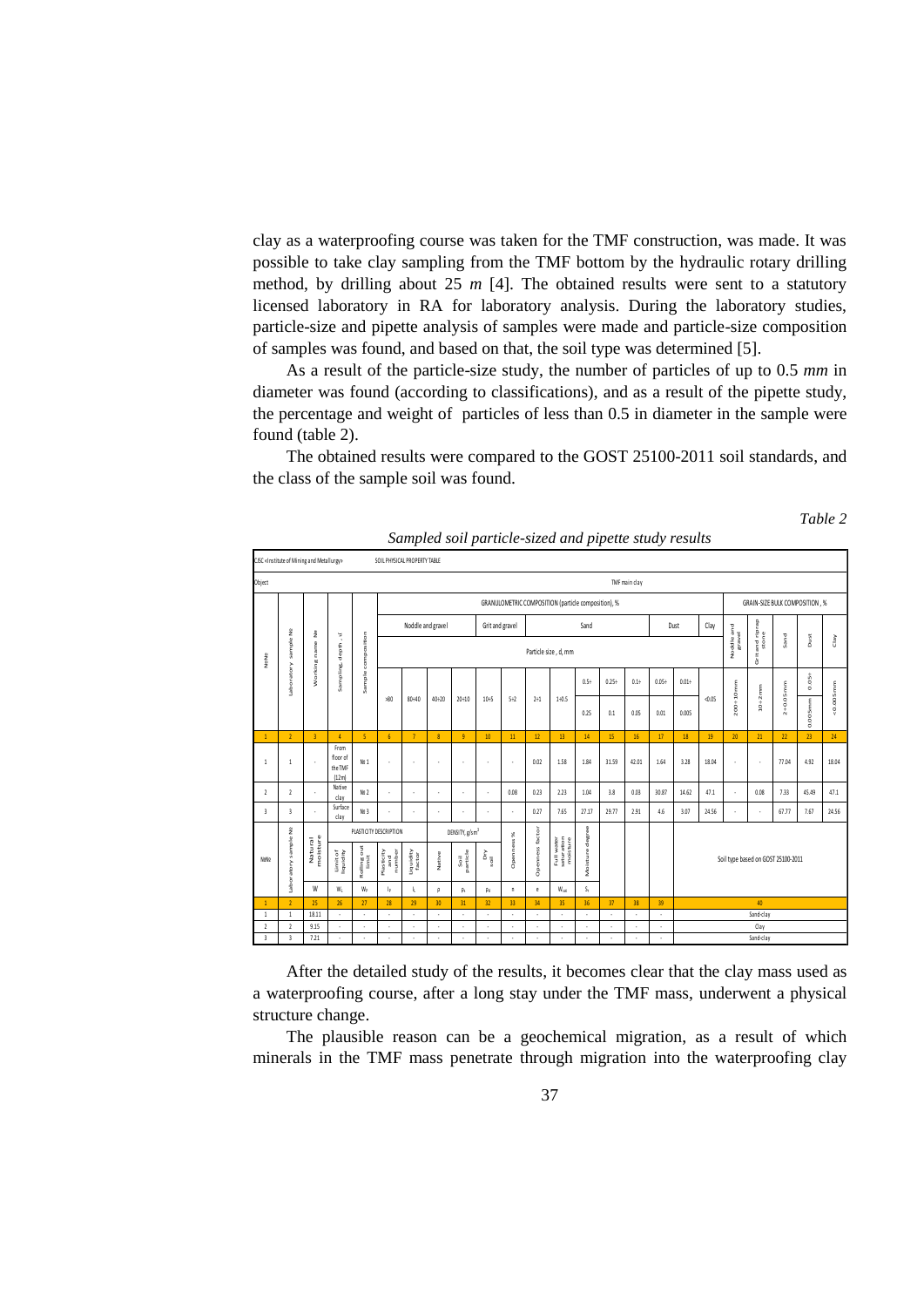layer and have an impact on the particle-size and chemical structure of the waterproofing course *(fig.)*. It is also shown in the laboratory test results. As a result of the physical structure change, the soil type is also changed, from clay into sand-clay, which means it is not possible to use that soil as a waterproofing course.



*Fig. Waterprofing layer change as a result of geochemical migration*

As for the  $3<sup>rd</sup>$  soil sample in table 2, we can say that it also lost its waterproofing property and it is not efficient to be used as a surface waterproofing course.

*Conclusion*. The underground water and waterproofing material sampling laboratory test shows that when used as a waterproofing material, the clay on the bottom and dams of TMF during the operation of TMF becomes useless to prevent the filtration process that takes place from the TMF to the underground water basin. That is the reason for the discharge presented in table 1.

## References

- 1. Koerner Robert M. and Hsuan Grace Y. Lifetime prediction of polymeric geomembranes used in new dam construction and dam rehabilitation / Geeosynthetic Research Institute and Drexel University. - Philadelphia, PA 19104 // Proceedings Assoc. of State Dam Safety Officials Conferece. Lake Harmony, Pennsylvania, June 4- 6, 2003. -16p.
- 2. Chambers David M. Long termrisks of tailings dam failure. Bretwood Higman, October, 2011. – 34 p.
- 3. **Sevoyan G.G.**, **Navasardyan T.S.** Decreasing the Outflow from the tailings storage facility embankment. - 2015. – 11 p.